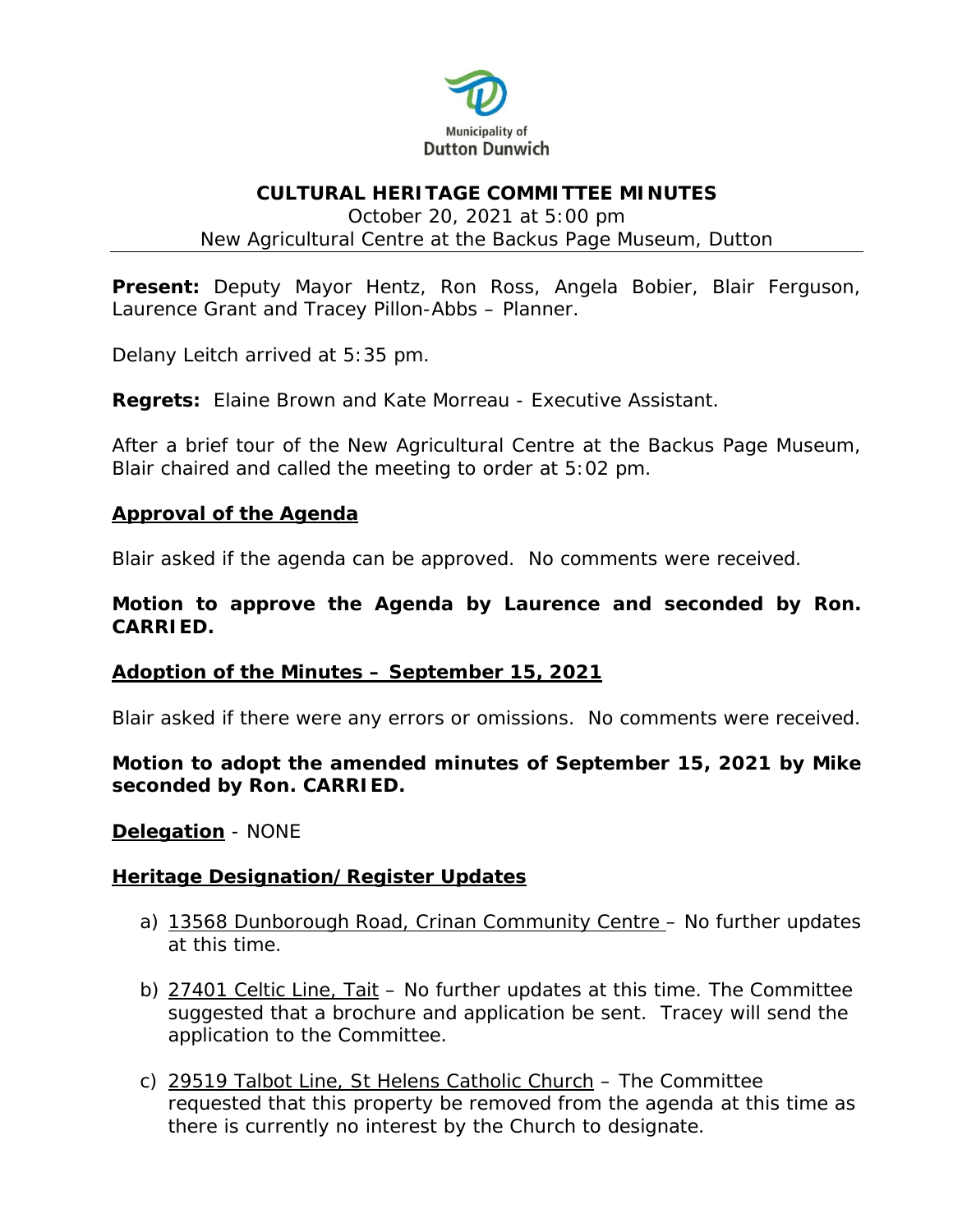d) 13240 Largie Road, Largie Cemetery - No further updates at this time.

## **Doors Open (2021 Theme - Design)**

Updates and progress on the research and brochures for the Cemetery sites were discussed.

The Committee provided the following direction:

**Site Signage** – Tracey provided the signs and stands from the last Doors Open event. The Committee will arrange to have the site signage posted at each site.

**Map** – Completed.

**Brochures** – Completed. Tracey provided the Committee with packages of 100 copies of brochures for each site. The Committee will arrange to deliver the packages to each of the volunteers.

**Ads** – Completed.

**Town Web** – Completed.

**Social Media** – Completed.

**Press Release** – Completed.

**Volunteers –** The Committee have confirmed volunteers. The Committee to provide name tags and water to the volunteers.

Volunteers to bring their own lawn chair and rain / sun protection. Restrooms will be available at the Sons of Scotland Park near the splashpad, Museum and at the Park on Talbot Line (accessible porta-pottie).

The Committee has also requested that each volunteer be asked to track the number of visitors and submit to the Committee for the next meeting.

**Site Permission** – Completed.

**Doors Open Portal** – Completed.

**Printing** - Tracey will be working out of the Town Hall and will be available is anyone needs any additional printing delivered to the volunteers.

**Flags** – The Committee confirmed they wish to have each identified grave stone marked with a flag. Mike to purchase and deliever to Angela. Flags to be installed prior to the event.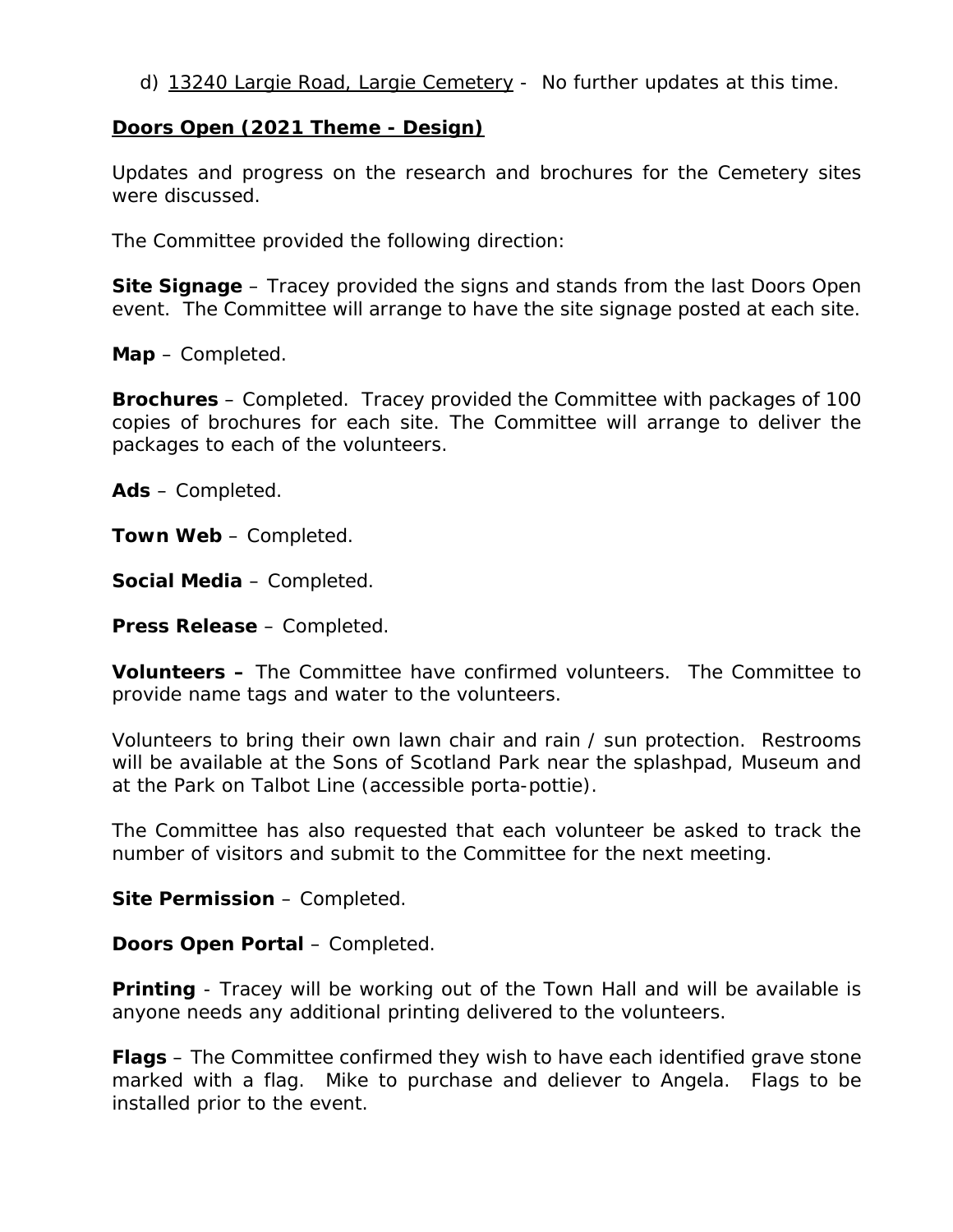# **Ongoing Matters**

- Iona Park Naming Recommendation Lumley Park Nothing new to report.
- Hamlets Interpretive Signs The Committee discussed having Burwell and Iona signs completed next.
- Elgin County Cycling Trail Project Nothing new to report. Mike to follow-up with the organizers and provide an update for the Committee at the next meeting.
- Protocols on Recycling Materials from Demolished Buildings The Committee discussed the draft "Guideline on Recycling Buildings and Materials – A Program for Salvaging and Re-Use of Architectural Materials of Significant Cultural Heritage Value".

Tracey noted that the program is similar to the one used by the Town of Aurora. It includes a process of whereby application is made to the Heritage Committee.

The Committee requested that the document be revised to be more an educational tool as oppose to a process as there are no resources to review permits, take dontation and inventory. Products would be sold to private companies.

Tracey to revise the documents and bring back to the Committee at the next meeting to discuss further.

- Port Talbot Bronze Federal Plaque Replacement Mike provide an update. Staff are currently working on the replacement with the federal contacts.
- Ontario Heritage Act (Bill 108) Final Tool Kits will be ready in the fall.
- Wood Windows Preservation Architectural Conservancy of Ontario Working Group

Laurence provided a brief update along with addtional information previously send to the Committee by email.

# **New Business**

Agricultural Barn Preservation – the Committee discussed the importance of agricultural barn preservation and should look at adding more to the Heritage Register.